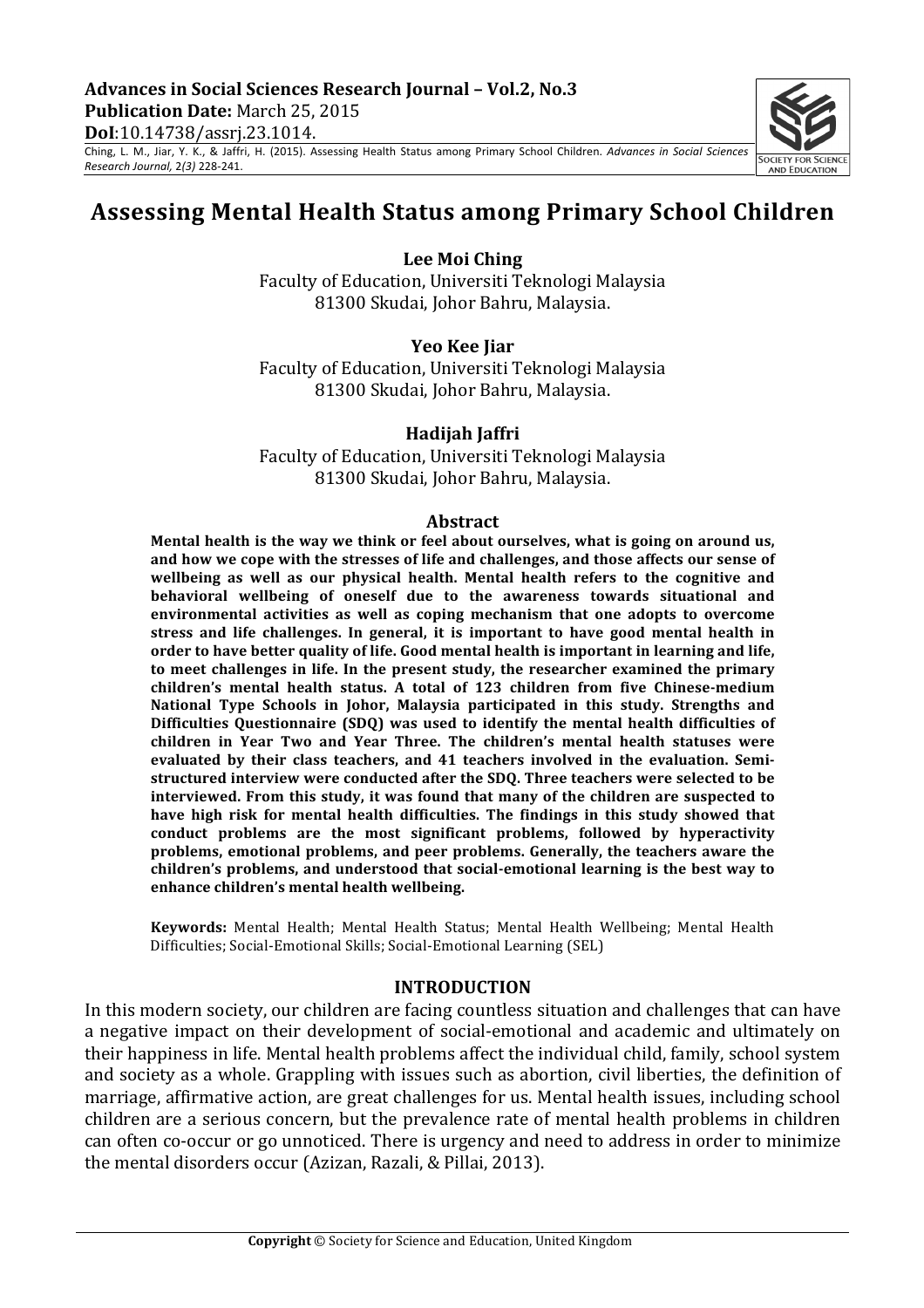Children's mental health issue has received considerable concern and attention from world for several decades (Tran, 2007), as it is an important aspect of childhood development, and as an important component of school readiness. Mental health of children also can be view as a cornerstone of later development for individual children. WHO (2012) states, "there is no health without mental health", emphasizes the importance of mental health involves everyone. Mental health issues are not only associated with mental illness, but is something that we all need. The feeling of well-being, happiness, coping challenges abilities, to accept others, and to have a positive attitude towards oneself, are all in mental health issue (Malaysia Mental Health Association MMHA, 2008). Mental health of children is the social and emotional well-being of children, encompasses the social, emotional and cognitive domains of development, and implies the well-being of children. The basis to mental health is the maturity in socialemotional domains. Mental health thus impacts learning, memory, motivation, critical thinking, behavior and academic performance. Healthy emotion regulation is a cornerstone of mental health and adjustment, whereas unhealthy emotion regulation lies at the core of many mental disorders (Vingerhoets, Nyklicek, & Denollet, 2008).

Good mental health is important in learning and life, to meet challenges in life. In contrast, mental health problem may affect anyone at any age, and may significantly impair one's ability to form daily activities. According to Zivin, Eisenberg, Gollust and Golberstein (2009), the number of cases related to mental health problems among students is increasing every year worldwide. WHO (2012) estimated that around 450 million peoples suffer from mental health problem or illness with one in four families have at least one member with a mental health problem at any point in time.

Children who are suffering emotional distress or mental health difficulties find themselves difficult in learning, and give the impression of stuck or dumb in their difficulties and learning. The problems have major influence on children's families, schools and society. Children with mental health difficulties are less productive in educational and occupational settings, higher rates of mental illness, incarceration, family strife, and unemployment or underemployment (Rudolph & Asher, 2000).

Give attention to children and adolescents who experience mental health problems is important to eliminate the social stigma of mental illness (Malaysia Mental Health Association MMHA, 2008). Early identification of children at risk for mental health problems is a key step in establishing preventive intervention programs. If children at risk do not receive early intervention and appropriate care, mental health problems in children may become crystallized patterns of behavior by age eight (Eron, 1990), beginning a trajectory of escalating academic problems, school dropout, drug abuse, depression, juvenile delinquency, antisocial behavior and violence in adolescence and adulthood (Snyder, 2001). Thus, it is urgent and necessary to gain awareness about issues related to mental health (MMHA, 2008). In view of this, the current proposed research intends to examine the status of mental health on children.

### **BACKGROUND OF STUDY**

Mental health issues, including school children are a serious concern, but the prevalence of mental health problems in children can often co-occur or go unnoticed. Mental health issues are now a serious issue and the related problems in Malaysia are alarming. According to National Health and Morbidity Survey (2011), 12 percent of Malaysians with age 18 to 60 are suffering with some forms of mental illness, and the suicide rate increased from eight in the 1980s to nowadays nine to 12 persons for every 100,000 population. Besides, adolescence and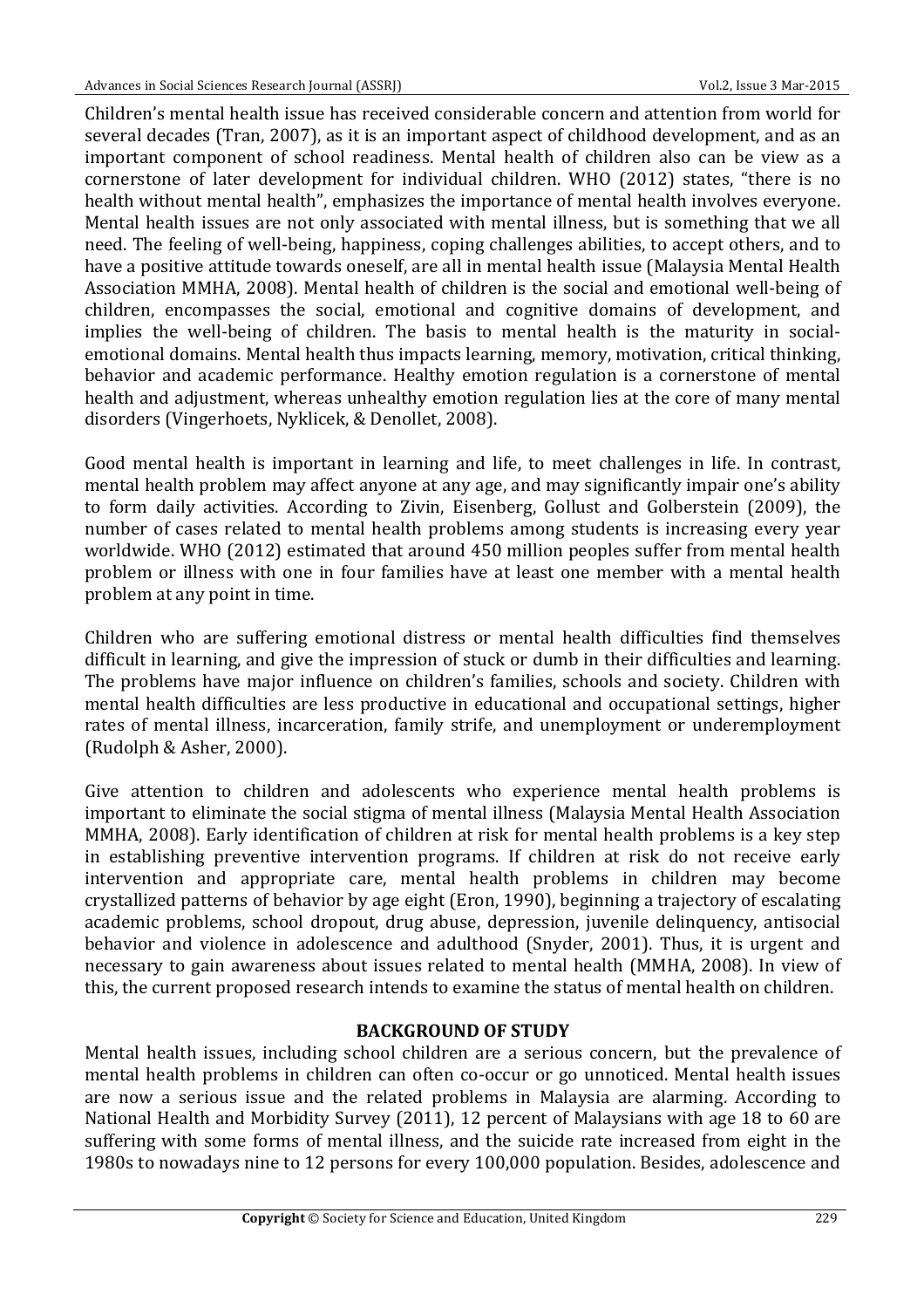children with age 15 and below showed mental health problems rose to 20 percent in year 2011. Tragedies occur due to mental health issues are tremendous and are not a new topic to Malaysia, but our society remained apathetic towards the problem. The articles reported about the tragedies caused by mental health problems such as commit suicide, crimes, and many others numerous tragedies are being published on media. The phenomenon is worrying. However the aspects of promotion, prevention and intervention of mental health related issues had lagged behind, as the actions taken against these problems should be geared up and widen to be more comprehensive. Mental health difficulties or problems among school children are a matter of serious concern, and it needs to be addressed urgently to minimize the mental disorders such as psychosis, depression and suicide.

Besides, mental health difficulties or problems can cause discipline problems in schools. Physical symptoms (e.g.: behavior problem) are a manifestation of psychological difficulties. Discipline problem is a common phenomenon in every school in Malaysia. Students with mental health difficulties at certain level are those who lack of skills to cope with their life challenges. With the absence of social-emotional competencies and emotional literacy, when the students are facing challenges in life, they will involve in various types of serious breaches of school policy and negative activities, such as bullying, truancy, gangsterism, vandalism, juvenile delinquency, pornography, drug use and the list will go on and on.

In Minister of Education's 2013 report, a total of 107,191 students were caught for indiscipline in 2012, included truancy (17,343, or 16.18%), smoking (14298, or 13.34%), personal neatness (13926, or 12.99%), time wasting (10403, or 9.71%), misbehavior (9926, or 9.26%), bullying (4159, or 3.88%), pornography (3778, or 3.52%), vandalism (3630, or 3.39%), crime and delinquency (1432, or 13.36%), and so forth, and comprised of 26.91 percent from primary schools. Delinquency  $(20.70\%)$  and truancy  $(20.58\%)$  showed the highest rates among the disciplinary problems of primary school children.

Meanwhile, National Mental Health Registry (NMHR) stated that public awareness about mental health issues is unsatisfied. Thus, MOH starts to put more concerted efforts to enhance inter-sectoral collaboration between related agencies, for instance, social welfare, education and labours, careers, non-government organizations (NGOs) and the community at large (Psychiatric and Mental Health Services Operational Policy, 2011). In year 2010, MOH has set up the Mental Health Promotion Advisory Council to enhance activities of mental health promotion between governments, NGOs, and the community. The council was set up in line with the efforts of government to overcome mental health problems, which are becoming more and more serious in the society. MOH has embarked on some mental health activities such as healthy lifestyle campaign, World Mental Health Day and mental health promotions activities in schools (e.g.: Kelab Doktor Muda, PROSTAR). Approach will be directed at different range of settings including families, schools, workplace and the communities.

According to Deputy Minister of Health, YB Dato' Seri Dr. Hilmi Bin Haji Yahaya mentioned that MOH promote a social mental health plan, aimed to assess the state of mental health of public. MOH is cooperating with Ministry of Education (MOE) to implement Healthy Mind Program (Program Minda Sihat) in schools. There are 151 secondary schools join in this program (Chinapress, 2013, July 23). The program is conducted to determine the state of mental health of secondary school students by conducting mental health screening on symptoms of stress, anxiety and depression. The students who are detected to have severe symptoms of stress, anxiety or depression, appropriate interventions will be given.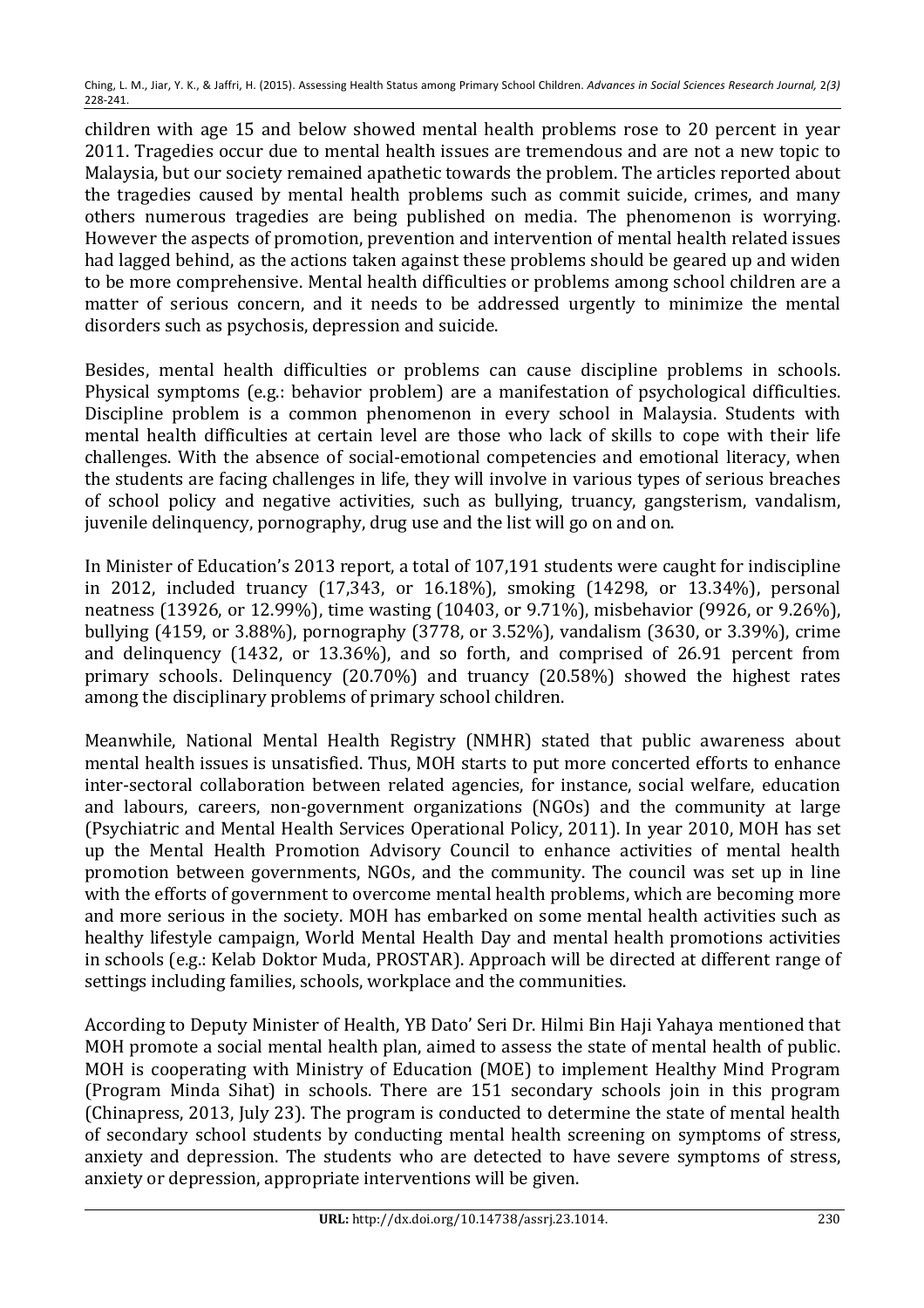The Healthy Mind Program is a good initiative by the MOH to assess students' mental health states as many health problems may pass unnoticed in schools. It is also aimed to promote mental health among secondary school students in facing any life challenges. But prevention should be started in early stage of children, and there is a need to develop a well comprehensive plan in promoting the prevention and early intervention program from preschool, continues through to tertiary education. Lack of prevention and early intervention for early stage of children, they might lack of social-emotional skills to cope with their problems. Thus, their problems will bring to secondary school and following by adult life and have an impact in their working, marriage and other important parts in their life.

Besides, MOE implements some strategies in education system to promote mental health wellbeing for students. One of the strategies is to integrate social and emotional elements into the curriculum through Moral Education ("Pendidikan Moral") and Health Education subjects ("Pendidikan Kesihatan"). But the implementation of this is still far from satisfactory due to the implementation plan is not well design, there is no real implementation and the teachers do not receive any training regarding social and emotional skills to teach. Some co-curricular activities such as exhibitions, seminars, and quizzes which contribute to mental health promotion also be held involving school clubs and Parent-Teacher Association (PTAs).

Children who lack of appropriate social skills and emotion management are self-doubt, low self esteem and sadness as they are unable to fully attend to school's daily expectations. The most common problems are anxiety, followed by disruptive behavior and mood problems (Power, 2003). Besides, failure to acquire adequate social and competency skills are associated with many negative outcomes, such as higher rates of mental illness, incarceration, family strife, and unemployed or underemployment. When the children with symptoms of social-emotional problems are left behind without giving proper helps, they might develop to at risk for mental health problems or mental health difficulties and affect their lives.

However, the tendency for discussions and research on mental health used to focus mainly on mental illness, disorders, or problems, the attention of school policy makers has been directed primarily to concerns about emotional disturbance, violence, and substance abuse, with a concomitant deemphasis on the school's role in the positive development of social and emotional functioning (Adelman & Taylor, 2006). However, mental health is just about wellbeing of a person, instead of the often misunderstood as mental illness. In Malaysia, the tendency for discussion and research on mental health was focused mainly on mental illness, disorders, or problems. Besides, research on social-emotional aspects in relation to mental health in Malaysia is focused on medical students rather than on the general students' population (Zaid, Chan & Ho, 2007). This lack of information entails that no clear image or comprehensive understanding of the mental health status among Malaysian children is available. This indicated the gap as lack of research on this arena. Hence, it was for this reason that this research was undertaken.

It is difficult to ascertain the prevalence of mental health problems in children, as the problems can often co-occur or go unnoticed. This makes it difficult to assess and intervene effectively. Many of the children with mental health problem do not receive appropriate services (Greenberg et al., 2003). The suffering of mental health problems are not only brings an impact on the individual child or family, but also affects school system and society as a whole. There are common news on media that the young persons in our country involved in bullying, violence, commit suicide and else emotional problems. And this phenomenon is alarming. What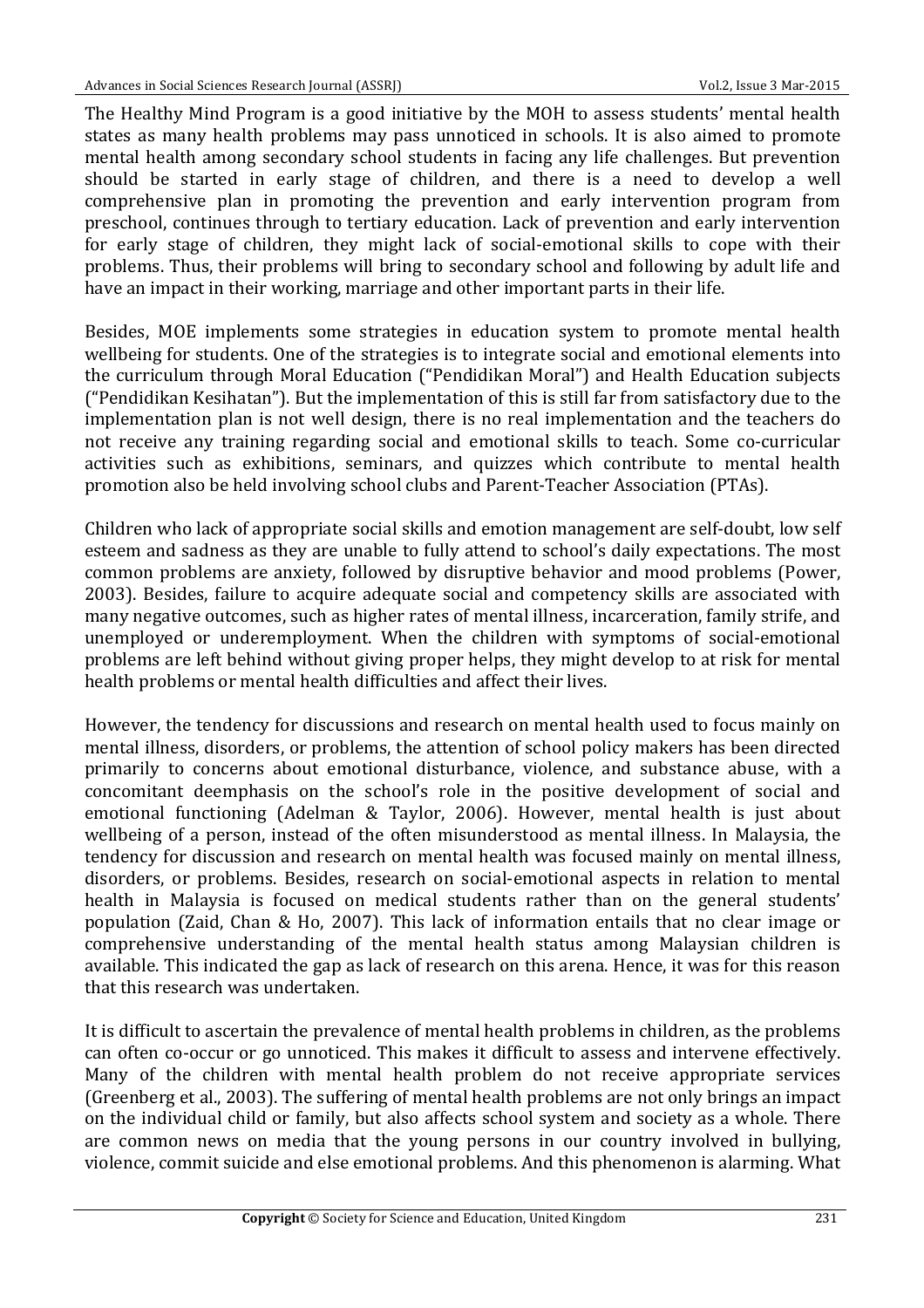important qualities were missing in the youngsters who reacted so violently and impulsively when facing challenges?

But in Malaysia, this effort still lags behind. This study intends to start this effort from primary school and with a hope to extend to more systematic approach. Besides, the researcher would like to raise the attention of MOH and MOE in this effort, to understand and enhance the students' inner part. This study will enable government and educators to gauge the actual state of mental health among students, and decide on the best course of action to address mental health issues in schools. In sum, in helping children to successfully develop mental health wellbeing, and lead to success in school and adult life, thus, it is urging to understand their mental health state, the cause affect mental health issues, and how to help them to live with healthy mental health. Effective mental health promotion, prevention and early intervention strategies play a key role in improving mental health in the country and that reducing the prevalence and impact of mental health problem or illness.

### **PURPOSE OF STUDY**

Parallel to the explanation above, following by understand the importance of mental health, attention should be paid to children, in order to identify and marginalized children to integrate them into the education process and provide the mental health promotion, prevention and intervention programs. Thus, the purpose of this study is to identify early sign of mental health difficulties, by investigating the current level of mental health status in Year Two and Year Three children. This study was conducted to have better understand for the current phenomena of the children, in order to gain insight on the needs of children, and as the basis for the further research to produce the contents and sequences for the design and development of the social-emotional learning intervention.

The research questions that drove this study were as follow:

- 1. What is the level of mental health difficulties among the Year Two and Year Three children?
- 2. What are the developmental issues such as internalizing problems and externalizing problems that negatively influence students' learning and behavior?
- 3. What are the impacts on students' life and school?
- 4. What are the possible causes of students' problems?
- 5. In what way effective to enhance students' mental health wellbeing?
- 6. Which components of mental health are critically important for students to improve?

### **METHOD**

## **Participants**

### *Quantitative*

A total of 123 children from five Chinese medium national type primary schools located in suburban area in Johor participated in this study. The children were made up of slightly more females (n=68, 55.3%) compared to males (n=55, 44.7%). Three children from each Year Two and Year Three classrooms were randomly selected by the class teachers. The mean age for the children is 8.5 years old. Class teachers  $(N=41)$  from determined Year Two and Year Three classes were recruited to complete the mental health difficulties test of children.

### *Qualitative*

Three teachers were recruited amongst the teachers involved in quantitative data collection to participate in the semi-structured interview. Two female teachers and one male teacher from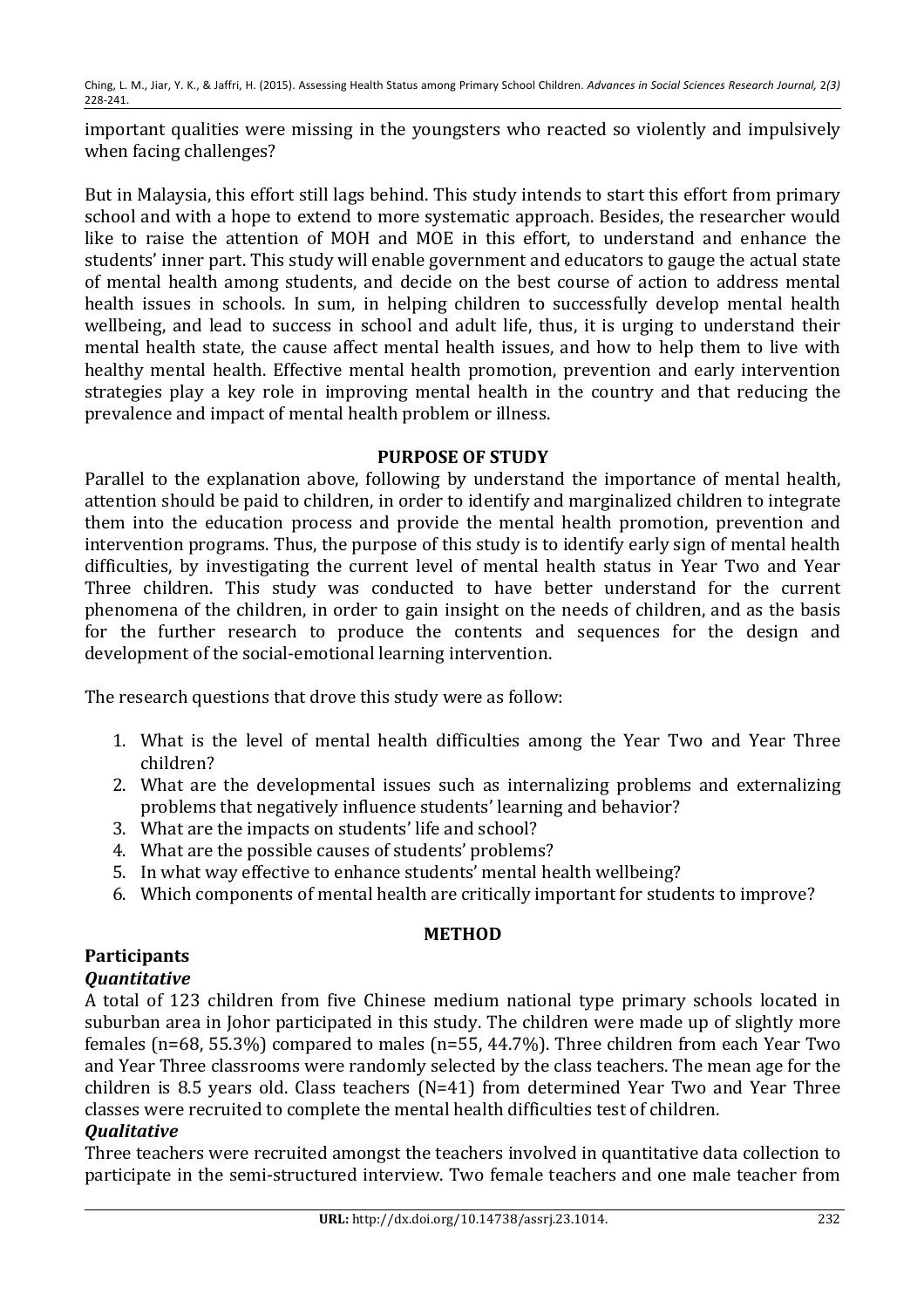the three participated schools involved. They were teaching in Year Two and Year Three with more than five years teaching experiences.

### **Research Design**

Quantitative and qualitative approaches were employed to fulfill the purpose of this preliminary study. For quantitative part, the mental health difficulties test namely Strengths and Difficulties Questionnaire (SDQ) was used to identify the mental health difficulties of children in Year Two and Year Three. The SDO were followed up by qualitative part namely semi-structured interviews with three teachers. The semi-structured interview was conducted to have in depth information of pertinent issues that arose from the quantitative results and this enabled the researcher to understand more for children's mental health status.

### **Instrument**

### *Quantitative:\*Strengths\*and\*Difficulties\*Questionnaire\*(SDQ)*

The instrument namely "Strengths and Difficulties Questionnaire (SDQ)" teacher-informant report version (Goodman, 1997) was used in this study to measure the children's mental health difficulties. It contains 25 items. SDQ is well-established instrument, thus the validity and reliability are ensured. The researcher adopted SDO in this study, no modification was allowed by the publisher. Double-sided versions with an impact supplement were conducted in this study.

The SDQ is a broad behavioural screening profile of children's emotional symptoms, conduct problems, hyperactivity/inattention, peer problems, and prosocial behaviour. The first four of these domains (emotional symptoms, conduct problems, hyperactivity/inattention and peer problems) can be combined in order to generate an index of mental health difficulties (Goodman, Lamping, & Ploubidis, 2010). In general population samples, it may be better to use an alternative three-subscale division of the SDQ into "internalizing problems" (emotional  $+$ peer symptoms, ten items), "externalizing problems" (conduct + hyperactivity symptoms, ten items), and the prosocial items (five items) (Goodman et al., 2010).

In this study, to measure the mental health difficulties for children, only the four domains (emotional symptoms, hyperactivity/inattention, conduct problems, and peer problems) were used and combined to generate the index for mental health difficulties, and prosocial behaviour domain was eliminated from the index generation.

Participants receive a score for each domain of the SDO in addition to an overall difficulties score that represent their total score across the four domains (emotional symptoms, hyperactivity/inattention, conduct problems, and peer problems). Participants receive a total difficulties scores ranging from 0 to 40, and each domain scores range from 0 to 10. In both cases, a higher score indicates increased difficulties (with the exception of the prosocial behaviour domain, in which a higher score is indicative of increased strengths). As a broad indication, total difficulties scores of more than 13 for teacher version, are considered to be 'borderline/abnormal', and thus a possible cause for concern, as it is an indicative of possible mental health disorder(s).

The SDQ has strong psychometric properties, including excellent discriminative as it distinguishes clearly between psychiatric and non-psychiatric samples, factorial validity (established and confirmed by factor analysis) and construct validity (it correlates strongly with the Rutter scales) (Goodman, 1997; Smedje, Broman, Hetta, & von Knorring, 1999).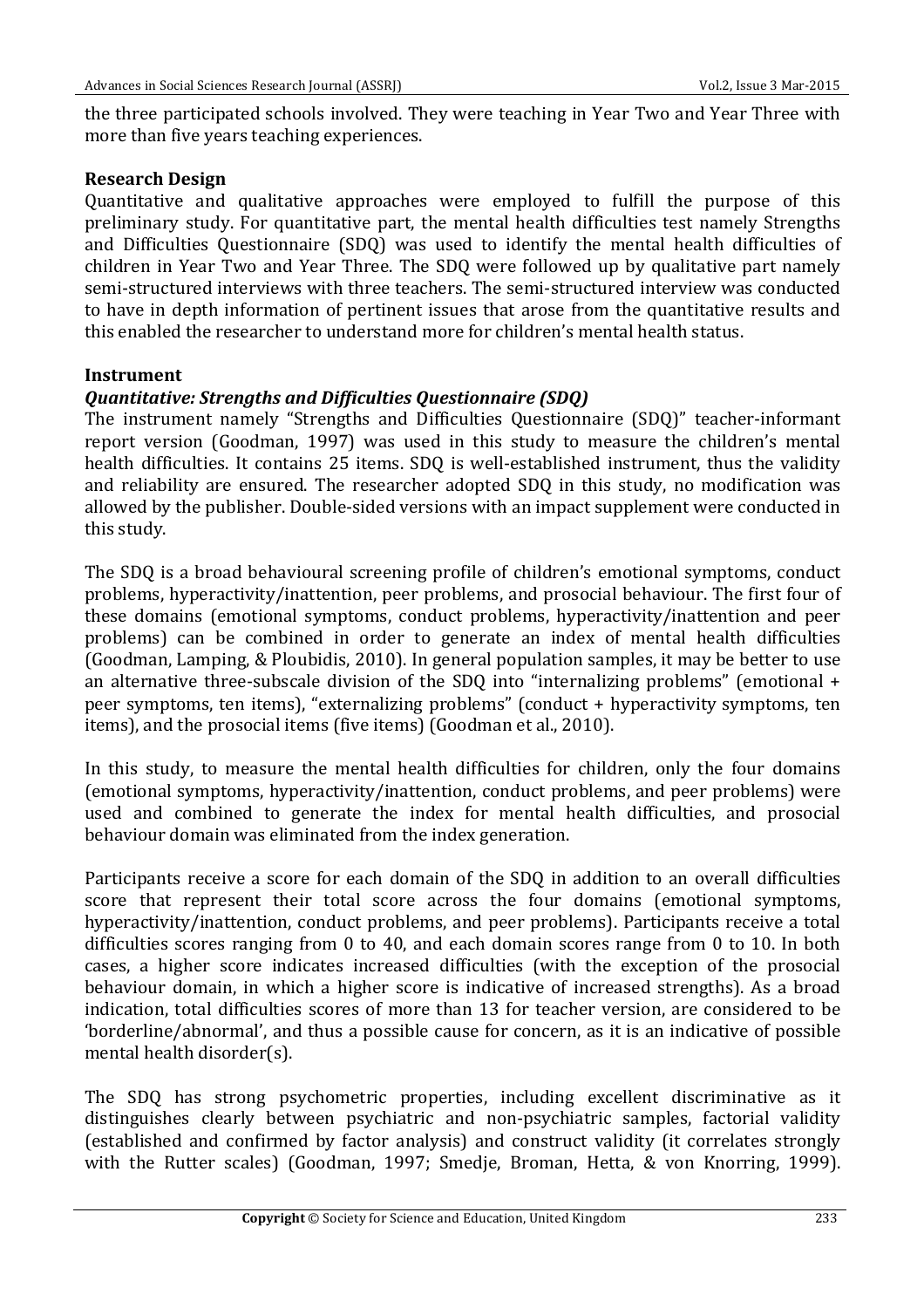Goodman (2001) investigated the reliability of the SDO gathered data from a large nationwide sample of 10,438 British aged five to fifteen. Teachers, parents and pupils aged 11-15 completed the SDQ. The study judged reliability as satisfactory, reporting a Cronbach's alpha coefficient of .73, which is above the minimum value showing the items within the SDQ strongly correlate with each other (Brace, Kemp & Snelgar, 2009). Other than has strong internal consistency, it also has test-retest stability (average coefficient of .62 over six months) and predictive validity (scores above the 90th percentile on the SDO strongly predict independently diagnosed psychiatric disorders) (Goodman, 2001).

### **Qualitative: Semi-structured Interview**

A semi-structured interview was conducted for the three teachers from the three of the five schools which participated in the quantitative data collection for children's mental health status as mentioned in Section 2.4.1. Interview permits to examine the natural behaviors of human beings (Sansone et al., 2004), and to collect qualitative data in order to obtain in depth of understanding about the findings. The interview examined qualitatively, for assessing children's mental health status including the internalizing and externalizing problems and the impacts of the difficulties in their life. The interview took about 30 minutes and consisted of a variety of questions eliciting teachers' perception on children's problems in schools. Examples of the interview questions included: What are the developmental issues such as internalizing problems and externalizing problems that negatively influence your students' learning and behavior? What are the impacts on students' life and school? What are the possible causes of your students' problems? In what way do you think effective to enhance students' mental health wellbeing? Which components of mental health are critically important for students to improve?

|                        | Table 1. Instruments                 |       |                                 |                                            |  |
|------------------------|--------------------------------------|-------|---------------------------------|--------------------------------------------|--|
| Instrument/Measurement |                                      |       | <b>Content of Measurement</b>   | Participants                               |  |
|                        | Quantitative: SDO                    |       | Children's mental health status | 41 teachers<br>*5 schools<br>*123 children |  |
|                        | Qualitative:<br>structured interview | Semi- | Children's mental health status | 3 teachers<br>*3 schools                   |  |

The instruments were listed in the Table 1 as follow.

### **Procedure of Data Collection and Data Analysis**

A total of five schools involved. Following receipt of school principals' permissions, the SDQ teacher-informant report version was administered. The SDO were distributed to the involved class teachers and they were briefed on the purpose of the research, general administration guidelines and confidentiality by the researcher. Class teachers rated on the basis of the children's behaviour over the last six months or this school vear by using Chinese version teacher-informant-rated SDO. The SDO were collected after one week. The data collected from SDQ were analyzed by using "Statistics Package For Social Sciences" (SPSS) and were summarized using appropriate statistics based on the objectives of this study.

After the SDQ collection, the interview was conducted separately at different venue and time as the teachers were from three different suburban schools. The interview took about 30 minutes. The researcher administered the interview based on the prepared questions eliciting teachers' perception on children's problems in schools. Responses gathered from the teachers through the interviews were aggregated and categorized. The information was then coded into themes.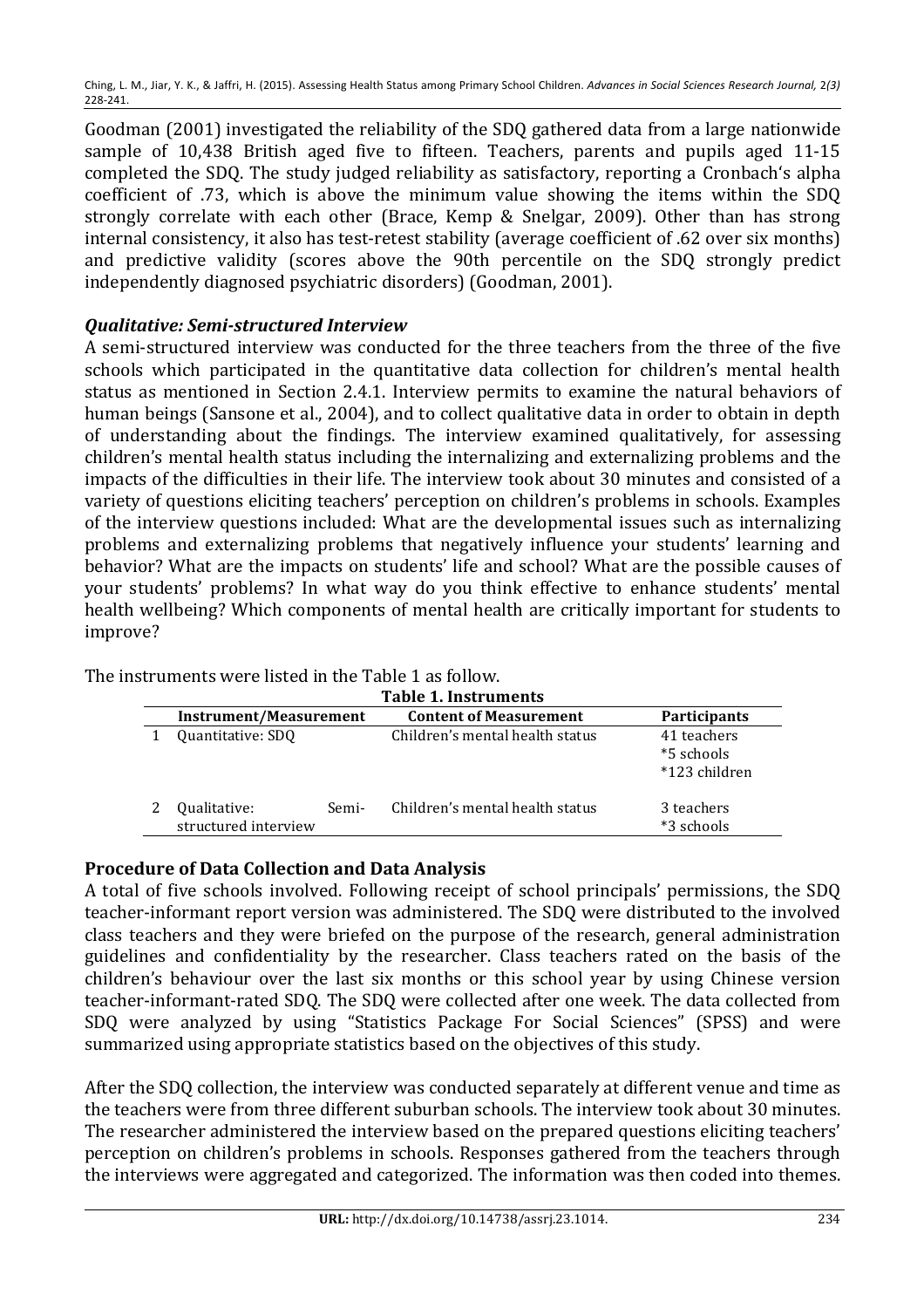The teachers were responsive to interviews. The following abbreviations were used to identify the source of a data extract in the discussion of categories:  $T1$  = Teacher 1; T2 = Teacher 2; and  $T3$  = Teacher 3.

### **RESULTS**

The findings are analyzed, organized and presented in this section.

### **Quantitative)Data)**

In respond to Research Question 1 to understand the mental health status of children, SDQ was used to generate the results. In SDQ, only the four domains namely emotional symptoms, hyperactivity/inattention, conduct problems, and peer problems were used and combined to generate the index for mental health difficulties. Internalizing problems could be understood by combining the emotional symptoms (emotional distress such as stress, anxiety, depression and so forth) and peer problems (difficulties in getting along with other children). By combining the conduct problems scores (behavioural difficulties such as lie, cheating, fighting and etc) and hyperactivity scores (hyperactive and concentration difficulties), externalizing problems could be understood. The findings were generated and showed in Table 2.

| <b>Table 2. Frequency Distributions on Symptoms Scores</b> |               |      |                   |      |          |      |
|------------------------------------------------------------|---------------|------|-------------------|------|----------|------|
|                                                            | <b>Normal</b> |      | <b>Borderline</b> |      | Abnormal |      |
|                                                            | n             | $\%$ | n                 | %    | n        | %    |
| <b>Total Difficulties Score</b>                            | 45            | 36.6 | 19                | 15.4 | 59       | 48.0 |
| <b>Internalizing Problems</b>                              |               |      |                   |      |          |      |
| <b>Emotional Symptom Scale</b>                             | 83            | 67.5 | 8                 | 6.5  | 32       | 26.0 |
| Peer Problems Scale                                        | 70            | 56.9 | 19                | 15.4 | 34       | 27.6 |
| <b>Externalizing Problems</b>                              |               |      |                   |      |          |      |
| Conduct Problem Scale                                      | 61            | 49.6 | 16                | 13.0 | 46       | 37.4 |
| <b>Hyperactivity Scale</b>                                 | 68            | 55.3 | 10                | 8.1  | 45       | 36.6 |

According to the total difficulties score showed in Table 2, there are nearly 50% (48%) of children from Year Two and Year Three in the abnormal band for the total difficulties scares, and this score can be used to identify likely "cases" with mental health difficulties. The children were suspected to have high risk for mental health difficulties. This phenomenon is critical and worried our society.

There were around 28% children in the abnormal band for internalizing problems, while nearly 38% of children were suspected to have high risk for externalizing problems. The data above showed that 26.0% of children with high risk for emotional distress problems and 27.6% with high risk for problems with getting along with peers, while  $37.4\%$  and  $36.6\%$ children were in the high risk band for behavioural difficulties and hyperactivity. The rates of externalizing problems were slightly higher than internalizing problems. Both showed surprising statistics and the problems are alarming.

The difficulties have some negative impacts on children's life. Table 3 showed that  $17.1\%$ children have "quite a lot", and 4.9% children have "a great deal" impacts in upset or distress them. According to the teachers, the difficulties have major impact for 25.2% children in their peer relationships. Meanwhile, the difficulties also interfere with the children's everyday life in classroom learning, with  $18.7\%$  and  $10.6\%$  children in "quite a lot" and "a great deal" level,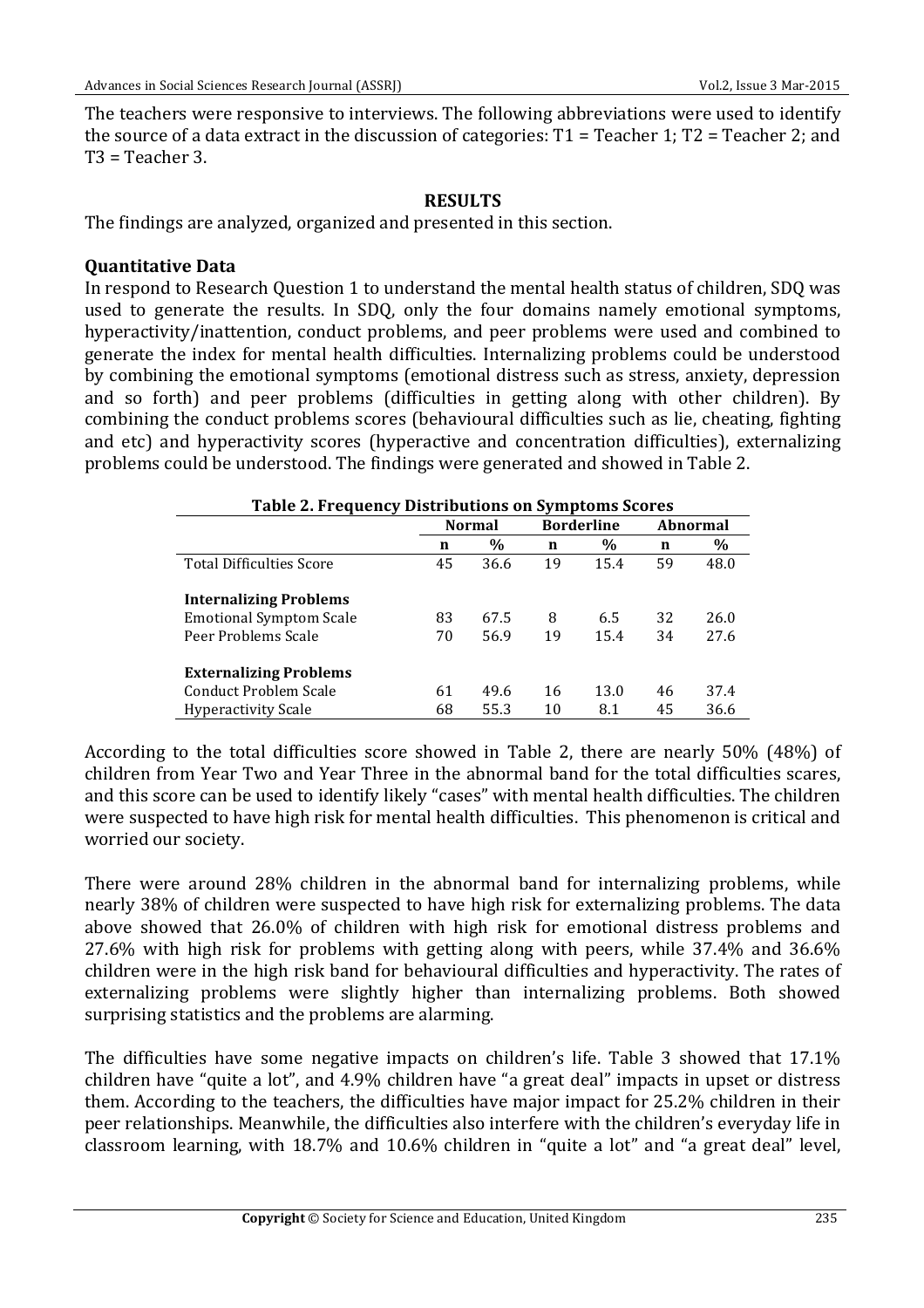| Table 3. Impact Scores of SDQ |                                |      |             |      |              |      |
|-------------------------------|--------------------------------|------|-------------|------|--------------|------|
|                               | Not at<br>all/0nly a<br>little |      | Quite a lot |      | A great deal |      |
|                               | n                              | $\%$ | n           | %    | n            | $\%$ |
| Upset or distress the child   | 96                             | 78.0 | 21          | 17.1 | <sub>6</sub> | 4.9  |
| Interfere peer relationship   | 92                             | 74.8 | 18          | 14.6 | 13           | 10.6 |
| Interfere classroom learning  | 87                             | 70.7 | 23          | 18.7 | 13           | 10.6 |

respectively. This finding aligned with Tran (2007)'s claim that mental health difficulties affects the individual child or family, school and society as a whole.

### **Qualitative)Data**

Research Question 2 to 5 were used in generating qualitative data. Responses gathered from the teachers through the interviews were qualitatively analyzed through the method of aggregated and categorized, following by coding into themes. Table 4 showed the teachers interviews responses themes. The results from the qualitative data were discussed as follow:

#### *Research\*Question\*2:\*What\*are\*the\*developmental\*issues\*such\*as\*internalizing\*problems\* and\*externalizing\*problems\*that\*negatively\*influence\*your\*students'\*learning\*and\* behavior?*

Before the questions were being asked, the teachers were briefed to understand about the mental health difficulties which consist of internalizing and externalizing problems. The following extracts are typical of the dataset as a whole:

*[T1]…The'students'have'a'lot'of'behavioral'problems.'They'like'fighting'and'argument,' as'they'don't'know'how'to'control'their'anger.'*

*[T2]...Nowadays,' the' students' are' more' aggressive,' impolite,' and' have' poor' peer'* relationships. There is no cohesion among students in my classroom, I am thinking whether I lack of the practices to build the cohesion. I also noticed some students have *emotion'problems.'*

*[T3]…I' wonder' why' many' students' can't' concentrate' in' class.' They' like' to' disturb' others.'And'some'students'always'complain'that'they'have'stomachache'and'headache,' and'always'absent'from'schooling.'*

All of the three teachers had the congruent opinions that the Year Two and Year Three students were having behavioral problems such as fighting, argument, teasing on peers especially those with different ethnic or special needs students. Fighting and argument are common practice in many schools due to poor anger management skills. Besides, some students stole. One of the teacher mentioned that there were some cases in her school that the students stole something from other classroom with a proper and organized plan. And some students like to lie and disturb others for certain purpose to fulfill their own desire or intended to avoid for punishment.

Other than behavioral problem (conduct symptoms), some students had regular bouts of depression and unstable emotion. Some refused to attend to school and complaint stomachache or headache in class. Many students had problems in social skills, as they did not know how to manage relationship with other, did not know how to make friends, and some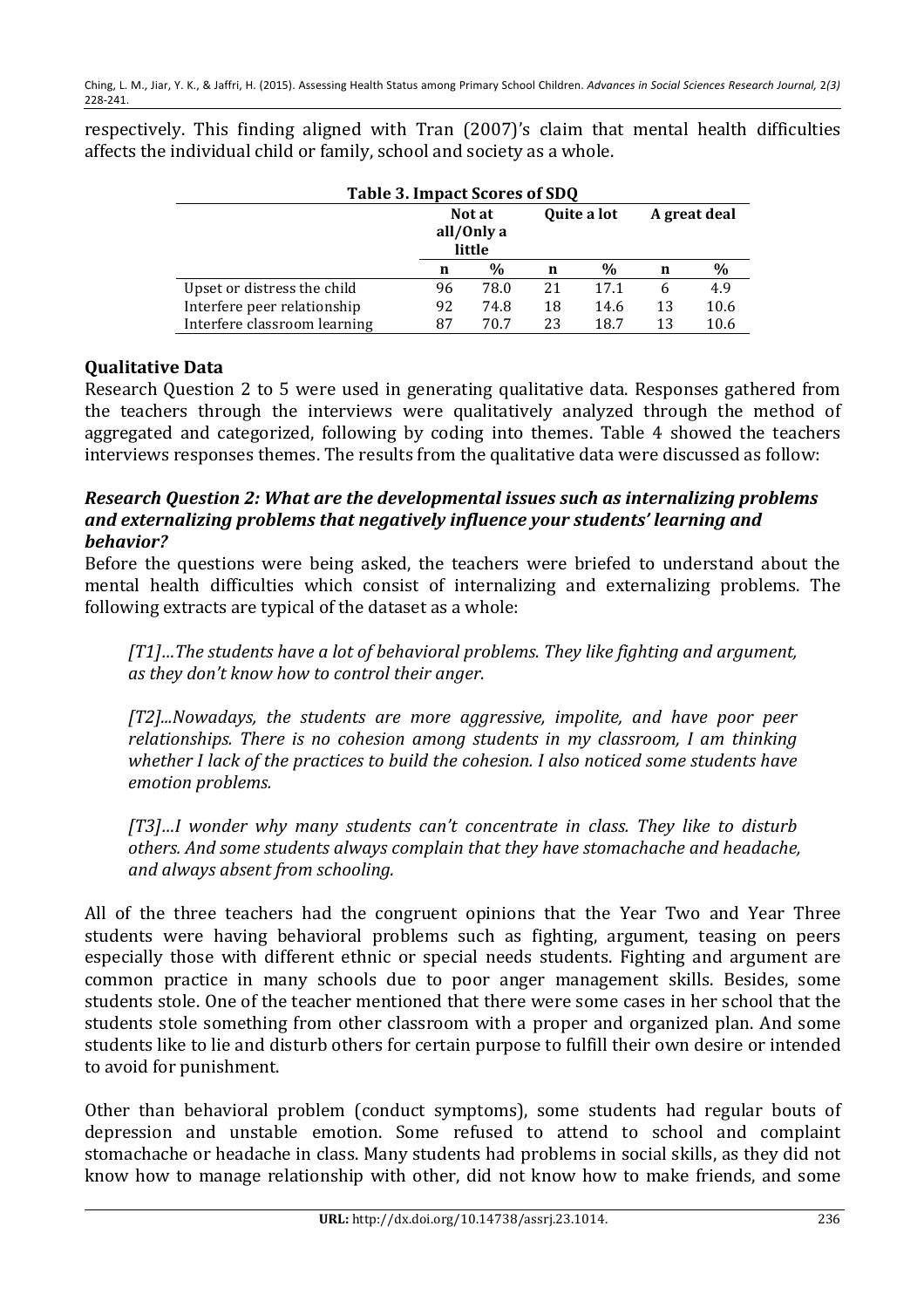liked to bully others. Some students were disliked by others and thus were isolated by others. Majority students had concentration problem. They could not pay attention in the class and liked to disturb others. Three teachers also mentioned that their classrooms were lack of rules, the environment in the classroom were poor, no cohesion among students and lack of sense of belonging to schools.

### *Research Question 2: What are the impacts on students' life and school?*

When asked about the impacts of mental health difficulties on children's life, the three teachers acknowledged the inevitable influences.

*[T1]…Children' can't'learn'if' they' are' sad' or' have' any'worries'in' their'mind.' It's' not' easy'for'them'to'deal'with'those'uncomfortable'feelings.'*

*[T2]…Nowadays'many'children'are'not'happy,'their'negative'emotion'will'affect'their' peer' relationship.' They' can't' get' along' with' others' happily,' and' others' will' isolate' them'also.'Beside,'the'children'can't'concentrate'in'their'learning'too.*

*[T3]…If the children have mental health difficulties or social-emotional problems, definitely' will' have' great' impact' on' their' peer' relationship,' behavior' and' academic' performance.'And'the'children'with'mental'health'difficulties,'they'will'have'an'impact' on' other' children's' learning' too.' Also,' they' create' discipline' problems' in' school' and' this'is'headache.*

As a whole, the three teachers mentioned that the problems had major or minor impacts for students' learning capacity, classroom atmosphere, peer relationship, behavior and academic performance. As consequences, students could not perform well in academic, low self-esteem and discipline problems occurred.

### *Research Question 3: What are the possible causes of students' problems?*

To understand the possible causes of students' problems is important. In terms of factors influencing the mental health wellbeing development of children, the three teachers have same opinion on this question. The following excerpts demonstrate:

*[T1]…The' parents' are' too' busy'with'works.'Both' of' the' parents'work'in'most' of' the' families.'Leave'very'little'time'for'children.*

*[T2]…Parents'problems.'Education'system'problems.'Social'norms'problems.*

*[T3]…Our' social' just' do' not' emphasize' on' socialbemotional' (SE)' skills' leaning.' Government' directives' and' pressures,' school' management' focus' on' academic' performance' only,' and' parents' are' too' busy' to' take' care' of' their' children.' Children' spend' their' time' with' smart' phone,' iPad,' television,' and' those' high' technology' appliances.*

According to the teachers' statements, family problems were the most possible causes of students' mental health difficulties. The parents nowadays were busy with their works, with very limited time for their children and did not have quality time for the children. Nursery, tuition centre or baby sitters were the substitutes for the parents. The teachers mentioned that most of the parents could hardly talk or listen to their children, let alone to teach their children about the SEL skills. As the children did not have attention and love from their parents and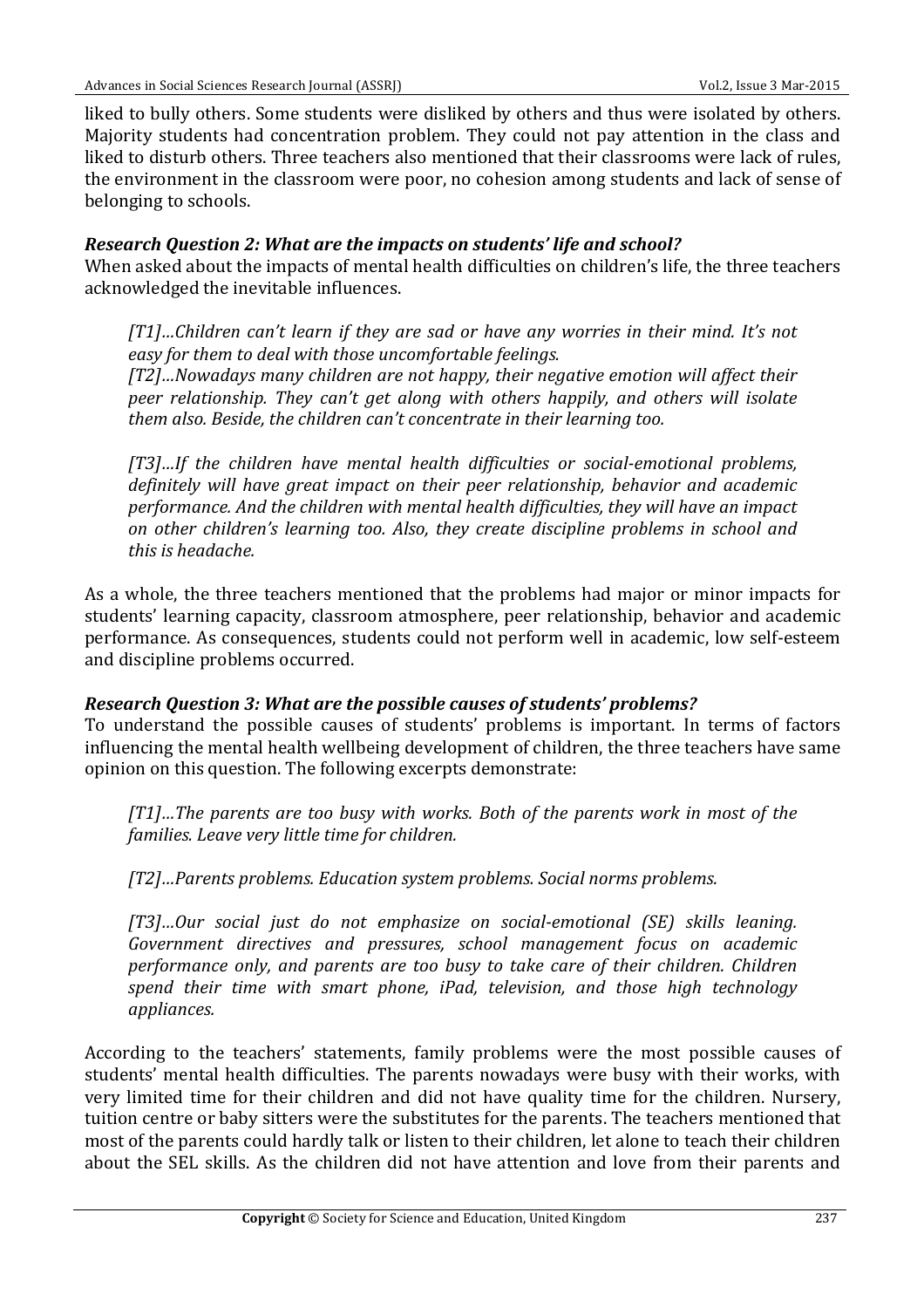family, and without SEL skills to manage their emotion, so the children come with depression, anxiety or behavior problems.

Other than that, the three teachers claimed that the social culture focused on speed and flooded with high technology. The needs to be loved was neglected, and thus caused loneliness in inner part. The three teachers also mentioned about the education system is academic based and caused much stress for parents, schools and students. SEL is a missing piece in education syllabus.

Research Question 4: In what way do you think effective to enhance students' mental health wellbeing?

A variety of strategies were elicited by the teachers:

*[T1]…Give'appropriate'training'to'the'parents'and'teachers'to'teach'the'children'some'* important skills to cope with the challenges in their life.

*[T2]…Education'is'the'most'effective'way.'Teachers'have'to'undergo'some'training'to'* teach the children some important skills. Most of the teachers don't have SEL practice in classroom. I think this is a serious problem.

*[T3]…I'think'programs'which'can'teach'SE'skills'are'effective'to'help'children.*

In sum, in terms of the effective way to enhance children's mental health wellbeing, teaching children the important skills such as SE skill was a dominant theme. Students' mental health wellness can be enhanced through teaching them with the SE skills. Education is the best way to achieve this goal.

### *Research Question 5: Which components of social-emotional skills are critically important for students to improve?*

This question is added in based on the responses in question 4. Since the teachers believed that SE skills are important in enhancing children's mental health wellbeing, the researcher would like to further understand which skills are the most urgently needed for children's development.

*[T1]…Skills'that'enable'them'to'control'and'manage'their'emotion,'especially'anger.*

*[T2]…I'think'problem'solving'skills'are'very'important.'But'most'of'the'children'do'not' have this skill.* 

*[T3]…Anger'management,' problem' solving' skills' and' social' skills.'Some'children'just'* have difficulties in getting along with other, or just enjoying in teasing others. They *need'to'learn'about'understand'for'self'and'others''feelings.*

From the responses from the three teachers, anger management, social skills and problem solving skills are critically important for the students. The students lacked of skills in problem solving skills, so they used to fight or run away when problems were there. Even very tiny problems, the students also did not know how to think and get a way to solve it.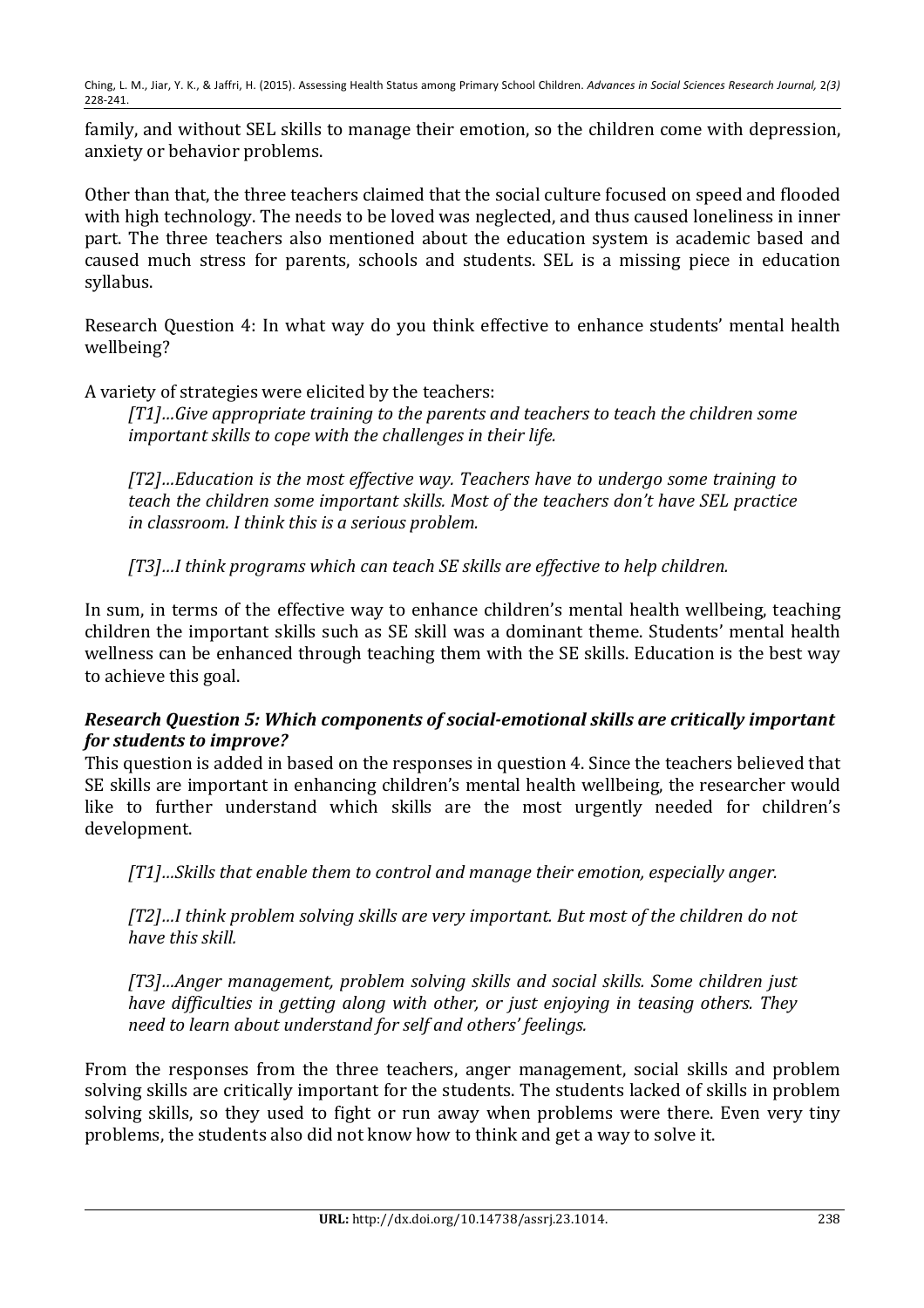The interview supports the result generated in SDQ. In sum, consistent with the SDQ results, the interview implies that many participated children in Year Two and Year Three were the group with high risk for mental health difficulties, especially in conduct problems (behavioral problems), followed by hyperactivity symptoms, peer problems and emotional symptoms.

|                | <b>Table 4. Teachers Interview Responses Themes</b>                                                                                                                  |                                                                                                                                                                                                                                                                                                                                                                                                                                                                                                       |  |  |
|----------------|----------------------------------------------------------------------------------------------------------------------------------------------------------------------|-------------------------------------------------------------------------------------------------------------------------------------------------------------------------------------------------------------------------------------------------------------------------------------------------------------------------------------------------------------------------------------------------------------------------------------------------------------------------------------------------------|--|--|
|                | <b>Interview Questions</b>                                                                                                                                           | Responses aggregated into common<br>themes                                                                                                                                                                                                                                                                                                                                                                                                                                                            |  |  |
| $\mathbf{1}$   | What are the developmental issues such as<br>internalizing problems and externalizing<br>problems that negatively influence your<br>students' learning and behavior? | Behavioral problems such as fighting,<br>argument, teasing, stealing, lying,<br>violence, disturbing.<br>Some students had regular bouts of<br>depression and unstable emotion.<br>Social isolation.<br>Bullying.<br>Easily lost temper and gets angry. Poor<br>anger management.<br>Couldn't get along with peers, poor<br>social relationships.<br>classroom<br>Poor<br>environment.<br>No<br>$\bullet$<br>classroom rules. Couldn't follow rules.<br>Poor listening skills.<br>Poor concentration. |  |  |
| $\overline{2}$ | What are the impacts on students' life and<br>school?                                                                                                                | Learning capacity<br>٠<br>Classroom atmosphere<br>Peer relationship<br>Behavior<br>Academic achievement                                                                                                                                                                                                                                                                                                                                                                                               |  |  |
| 3              | What are the possible causes of your<br>students' problems?                                                                                                          | Family problem<br>$\bullet$<br>Social culture<br>Education system with exam oriented<br>and academic based.<br>of<br>social-emotional<br>Missing piece<br>learning in education syllabus.                                                                                                                                                                                                                                                                                                             |  |  |
| $\overline{4}$ | In what way do you think effective to<br>enhance students' mental health wellness?                                                                                   | Through education.<br>$\bullet$                                                                                                                                                                                                                                                                                                                                                                                                                                                                       |  |  |
| 5              | Which skills are critically important for<br>students to improve?                                                                                                    | Anger management (Emotion<br>$\bullet$<br>management)<br>Social skills<br>Problem solving skills                                                                                                                                                                                                                                                                                                                                                                                                      |  |  |

#### **DISCUSSION**

This study used mixed method, aims to examine the children's mental health status. The following discussions are based on the findings in this study.

From the results of this study, it is evident that many of the children are suspected to have high risk for mental health difficulties, and the teachers have some ideas of what constitutes mental health difficulties in children, and what are the effective ways to enhance children's mental health wellbeing.

The children showed a difference in their mental health and social-emotional development pace. The externalizing problems were more serious than the internalizing problems. But we have to bear in mind that this figure might not tell us the truth. It is difficult to ascertain the prevalence rate of mental health difficulties in children, as the problems can often co-occur or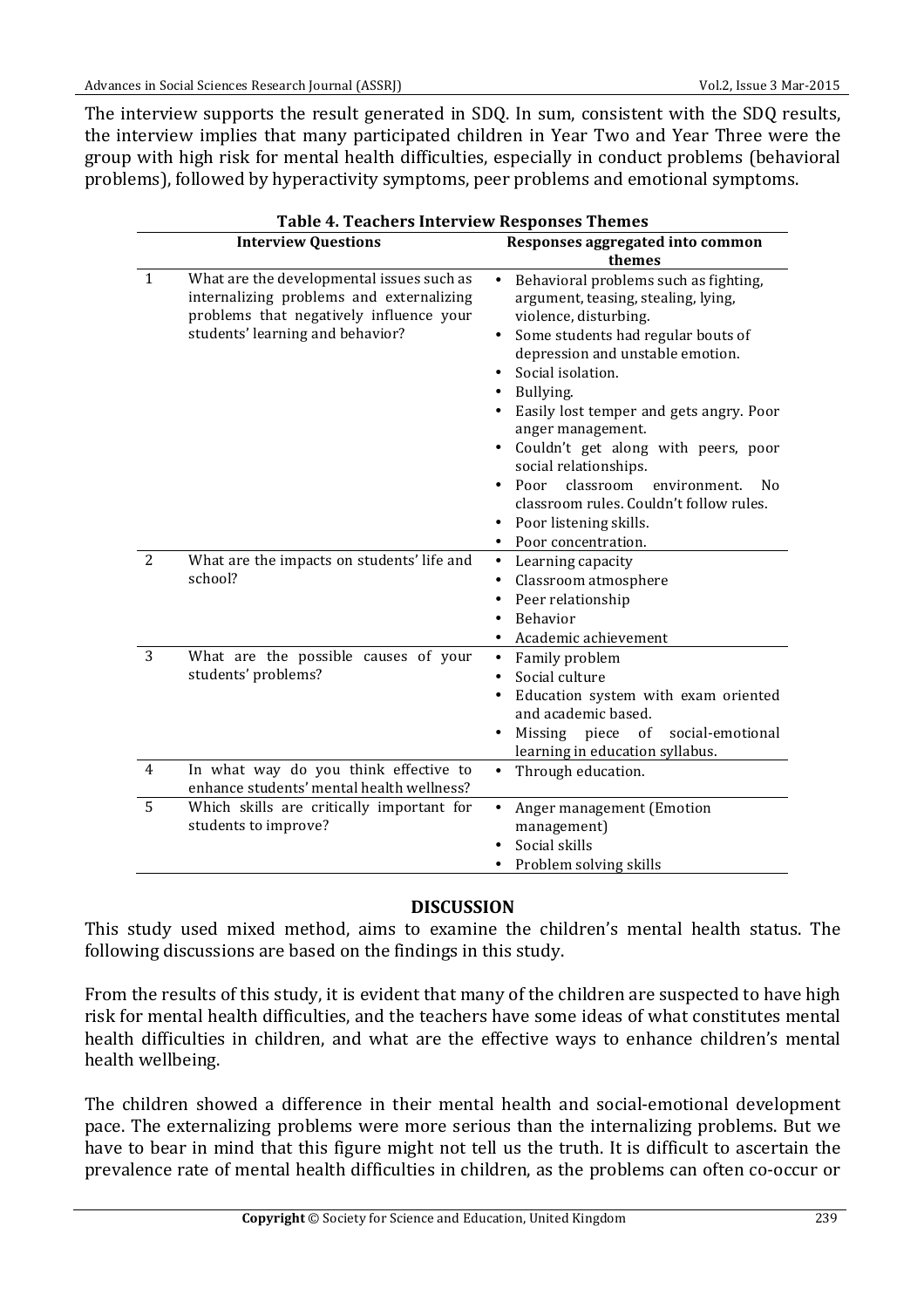go unnoticed, and especially the internalizing problems are always not as obvious as externalizing problems.

According to Zivin, Eisenberg, Gollust &Golberstein (2009), the number of cases related to mental health problems among students are increasing every vear worldwide. World Health Organization (WHO) reported that mental health issues are expected to increase by 15 percent by year 2020, and the group most at risk of experiencing this problem is young people.

The teachers seemed to demonstrate a high level of awareness of students' problems. One of the teachers also showed the awareness that teachers play a vital role in creating the positive classroom environment and thus build cohesion among students. The teacher further explained that the times and commitments for teachers to build relationship and caring connections with students are even very limited. Not only are the teachers are stress, the stress level of students rising too.

When asked about the impacts of mental health difficulties, the teachers have the same opinion that the learning will be affected. These comments aligned with some researches. Accordingly, research has shown that emotional skills are prerequisite to the thinking and learning skills that comprise the time-honored academic focus of education (Elias et al., 1997; Brendtro, Brokenleg, & Van Bockern, 1990). For instance, "we know emotion is very important to educative process because it drives attention, which drives learning and memory" (Elias et al., 1997). Moreover, emotions impact perception, motivation, critical thinking and behavior (Izard, 2002; Mayer & Salovey, 1997; Lazarus, 1991). In addition, Sousa (2000) and Humphrey et al. (2007) also revealed that there is relationship between the amygdale (the brain's emotional centre) and the frontal lobes which is the coordination of learning and higher level cognition takes place.

The teachers stated their beliefs in teaching children with SE skills can be the effective way in enhancing mental health wellbeing of children. Their beliefs are aligned with CASEL (2007)'s claim that the SE skills can be taught to diverse background of children by regular classroom teachers in any type of school. This is great to understand that the teachers showed their awareness for the importance of SEL in promoting children's mental health. This is aligned with the findings in the studies of Elder et al. (2013) and Vingerhoets et al. (2008) that socialemotional wellbeing is the cornerstone of mental health and impacts one's mental health wellbeing. Thus, with the absence of social-emotional competencies, the children might develop the risk for mental health difficulties or social-emotional problems. This is a key issue emerging from the data related to the mental health promotion for children in schools. This is a finding which warrants further attention in future research. Current government policy in Malaysia on promotion of mental health through social-emotional learning has shown an effort, but this efforts still lag behind, the SEL in curriculum is unsatisfied, and the SEL practices in schools is also far from satisfaction. This shows the gap in practice, and thus leads to further research.!

In view of this, mental health education can be effectively practiced through schools with a systematic framework and approach. In regard to promoting mental health in schools, Merrell and Gueldner (2010) suggested that SEL programs may be conceptualized as efforts at the primary prevention level, noting, "mental health promotion is focused on a common goal – the well-being of children" (p. 804). SEL as a framework developed to address the schools' mental health challenges, can promote social-emotional skills acquisition through education, and also